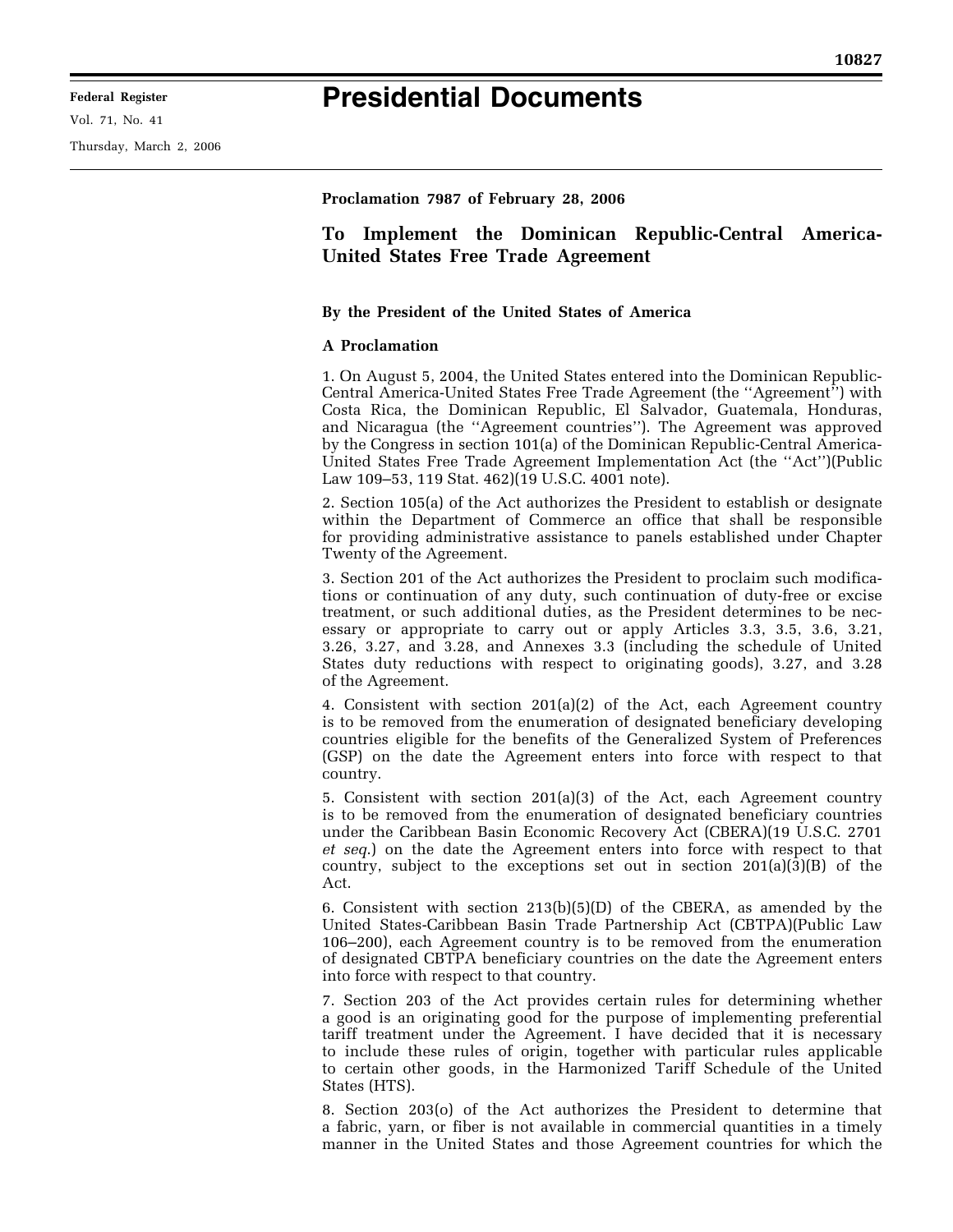Agreement has entered into force, and to add any such fabric, yarn, or fiber to the list in Annex 3.25 of the Agreement in a restricted or unrestricted quantity; to eliminate a restriction on the quantity of a fabric, yarn, or fiber within 6 months after adding the fabric, yarn, or fiber to the list in Annex 3.25 of the Agreement in a restricted quantity; and to restrict the quantity of, or remove from the list in Annex 3.25 of the Agreement, certain fabrics, yarns, or fibers.

9. Section 209 of the Act authorizes the President to take certain enforcement actions relating to trade with the Agreement countries in textile or apparel goods.

10. Sections 321–328 of the Act authorize the President to take certain actions in response to a request by an interested party for relief from serious damage or actual threat thereof to a domestic industry producing certain textile or apparel articles.

11. Executive Order 11651 of March 3, 1972, as amended, established the Committee for the Implementation of Textile Agreements (CITA) to supervise the implementation of textile trade agreements.

12. Section 604 of the Trade Act of 1974 (the ''1974 Act'') (19 U.S.C. 2483), as amended, authorizes the President to embody in the HTS the substance of relevant provisions of that Act, or other acts affecting import treatment, and of actions taken thereunder.

NOW, THEREFORE, I, GEORGE W. BUSH, President of the United States of America, acting under the authority vested in me by the Constitution and the laws of the United States, including but not limited to sections 105(a), 201, 203, 209, and 321–328 of the Act, section 301 of title 3, United States Code, and section 604 of the 1974 Act, do proclaim that:

(1) In order to provide generally for the preferential tariff treatment being accorded under the Agreement to El Salvador, to set forth rules for determining whether goods imported into the customs territory of the United States are eligible for preferential tariff treatment under the Agreement, to provide certain other treatment to originating goods for the purposes of the Agreement, to provide tariff-rate quotas with respect to certain goods, to reflect the removal of El Salvador from the enumeration of designated beneficiary developing countries for purposes of the GSP, to reflect the removal of El Salvador from the enumeration of designated beneficiary countries for purposes of the CBERA and the CBTPA, and to make technical and conforming changes in the general notes to the HTS, the HTS is modified as set forth in Annex I of Publication No. 3829 of the United States International Trade Commission, entitled ''*Modifications to the Harmonized Tariff Schedule of the United States to Implement the Dominican Republic-Central America-United States Free Trade Agreement With Respect to El Salvador*'' (''Publication 3829''), which is incorporated by reference into this proclamation.

(2) In order to implement the initial stage of duty elimination provided for in the Agreement, to provide tariff-rate quotas with respect to certain goods, and to provide for future staged reductions in duties for originating goods for purposes of the Agreement, the HTS is modified as provided in Annex II of Publication 3829, effective on the dates specified in the relevant sections of such publication and on any subsequent dates set forth for such duty reductions in that publication.

(3) The Secretary of Commerce is authorized to exercise my authority under section 105(a) of the Act to establish or designate an office within the Department of Commerce to carry out the functions set forth in that section.

(4) The CITA is authorized to exercise my authority under section 203(o) of the Act to determine that a fabric, yarn, or fiber is not available in commercial quantities in a timely manner in the United States and those Agreement countries for which the Agreement has entered into force, and to add any such fabric, yarn, or fiber to the list in Annex 3.25 of the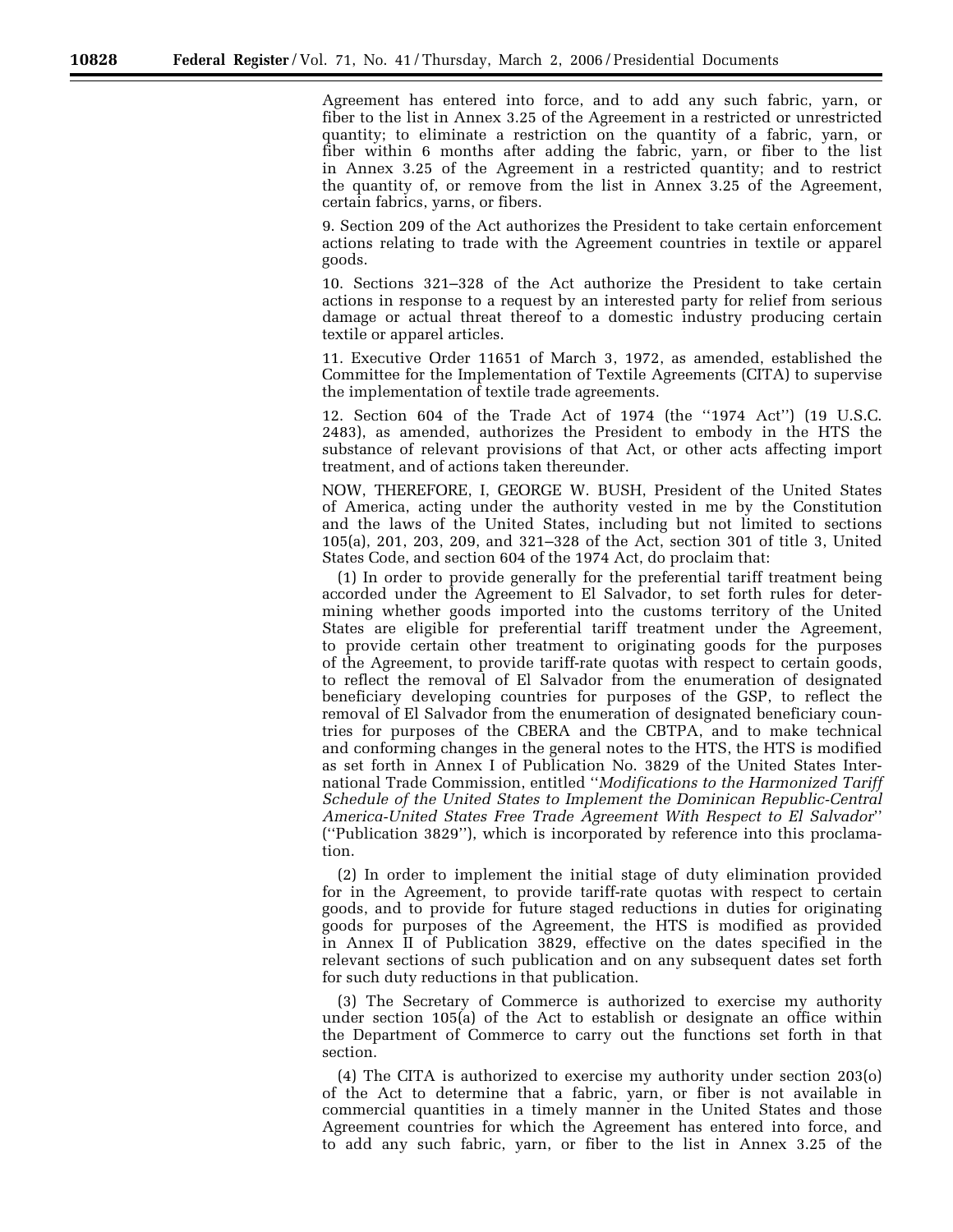Agreement in a restricted or unrestricted quantity; to eliminate a restriction on the quantity of a fabric, yarn, or fiber within 6 months after adding the fabric, yarn, or fiber to the list in Annex 3.25 of the Agreement in a restricted quantity; to restrict the quantity of, or remove from the list in Annex 3.25 of the Agreement, certain fabrics, yarns, or fibers; and to establish procedures governing the submission of a request for any such determination and to ensure appropriate public participation in any such determination.

(5) The CITA is authorized to exercise my authority under section 209 of the Act to suspend or deny preferential tariff treatment to textile or apparel goods; to detain textile or apparel goods; and to deny entry to textile or apparel goods.

(6) The CITA is authorized to exercise my authority under sections 321– 328 of the Act to review requests and to determine whether to commence consideration of such requests; to cause to be published in the **Federal Register** a notice of commencement of consideration of a request and notice seeking public comment; and to determine whether imports of a textile or apparel article of an Agreement country are causing serious damage, or actual threat thereof, to a domestic industry producing an article that is like, or directly competitive with, the imported article.

(7) The CITA, after consultation with the Commissioner of Customs (the ''Commissioner''), is authorized to consult with representatives of an Agreement country for the purpose of identifying particular textile or apparel goods of that country that are mutually agreed to be handloomed, handmade, or folklore articles as provided in Article 3.21 of the Agreement. The Commissioner shall take actions as directed by the CITA to carry out any such determination.

(8) The United States Trade Representative is authorized to exercise my authority under section 104 of the Act to obtain advice from the appropriate advisory committees and the United States International Trade Commission on the proposed implementation of an action by presidential proclamation; to submit a report on such proposed action to the appropriate congressional committees; and to consult with those congressional committees regarding the proposed action.

(9) The United States Trade Representative is authorized to modify U.S. note 20 to subchapter XXII of chapter 98 of the HTS in a notice published in the **Federal Register** to reflect modifications pursuant to paragraph (4) of this proclamation by the CITA to the list of fabrics, yarns, or fibers in Annex 3.25 of the Agreement.

(10)(a) The amendments to the HTS made by paragraphs (1) and (2) of this proclamation shall be effective with respect to goods entered, or withdrawn from warehouse for consumption, on or after the relevant dates indicated in Annex II to Publication 3829.

(b) Except as provided in paragraph (10)(a) of this proclamation, this proclamation shall be effective with respect to goods entered, or withdrawn from warehouse for consumption, on or after March 1, 2006.

(11) Any provisions of previous proclamations and Executive Orders that are inconsistent with the actions taken in this proclamation are superseded to the extent of such inconsistency.